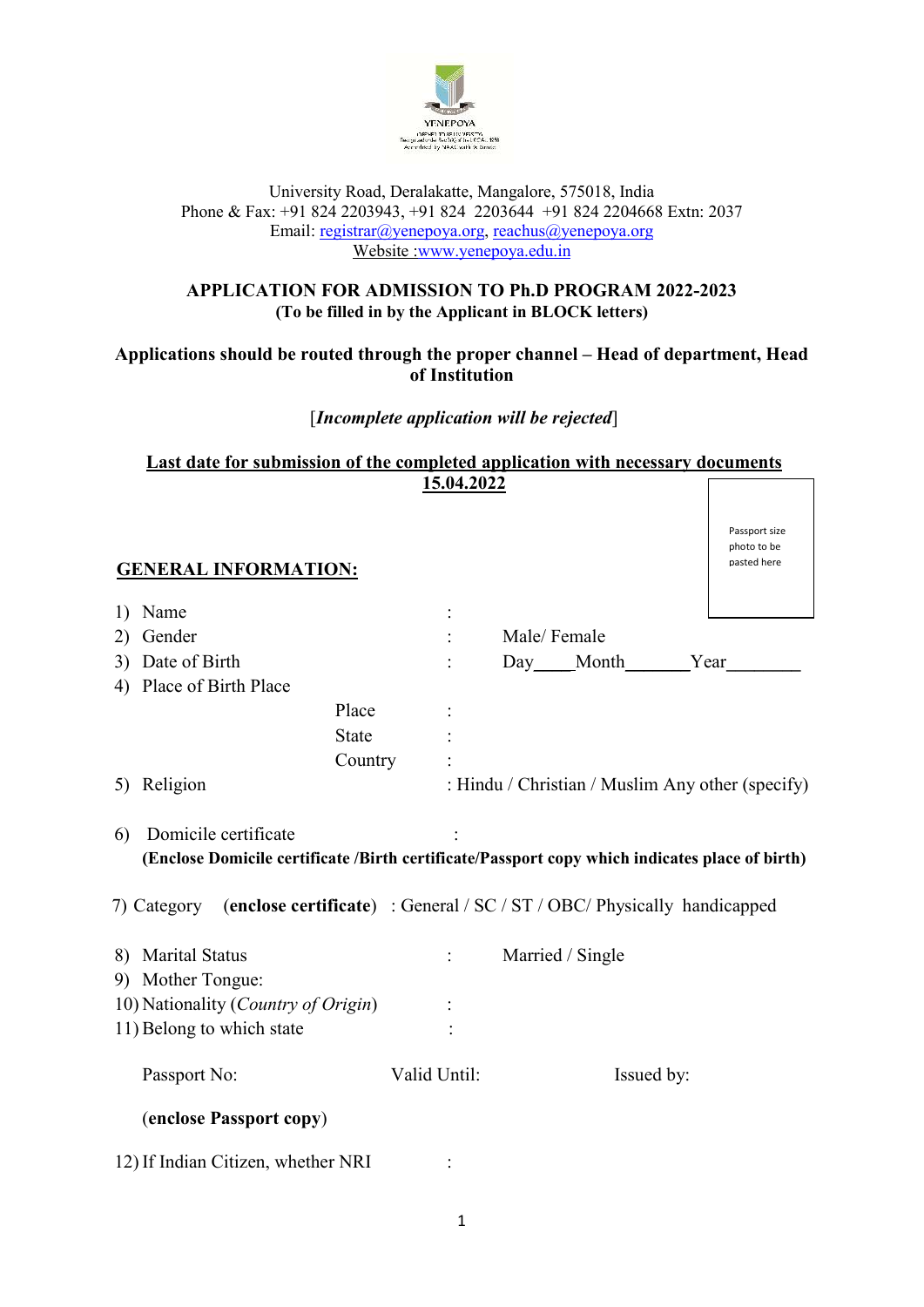| 13) Father's Name                             |  |
|-----------------------------------------------|--|
| Annual Income                                 |  |
| 14) Mother's Name                             |  |
| Annual Income                                 |  |
| Guardian's Name (only if Father is deceased): |  |
| Relationship                                  |  |
| 14) Profession of Father/ Guardian            |  |

15) Official Address :

| Pin   |  |
|-------|--|
| Fax   |  |
| Phone |  |
| Email |  |
|       |  |

 $\mathcal{L}_\text{max}$  , and the contribution of the contribution of the contribution of the contribution of the contribution of the contribution of the contribution of the contribution of the contribution of the contribution of t

Permanent Address :

| Pin   | ٠<br>٠ |
|-------|--------|
| Fax   | ٠      |
| Phone | ٠<br>٠ |
| Email |        |

16) Location of residence (tick the appropriate) : Rural / Urban

# 17) Details of Aadhar

- a) Aadhar Number :
- b) Name as in Aadhar :
- c) Address as in Aadhar : (**enclose Aadhar copy)**

 $\_$  . The contribution of the contribution of  $\mathcal{L}_1$  ,  $\mathcal{L}_2$  ,  $\mathcal{L}_3$  ,  $\mathcal{L}_4$  ,  $\mathcal{L}_5$  ,  $\mathcal{L}_6$  ,  $\mathcal{L}_7$  ,  $\mathcal{L}_8$  ,  $\mathcal{L}_9$  ,  $\mathcal{L}_1$  ,  $\mathcal{L}_2$  ,  $\mathcal{L}_3$  ,  $\mathcal{L}_5$  ,  $\mathcal{L}_6$  ,  $\mathcal{L}_$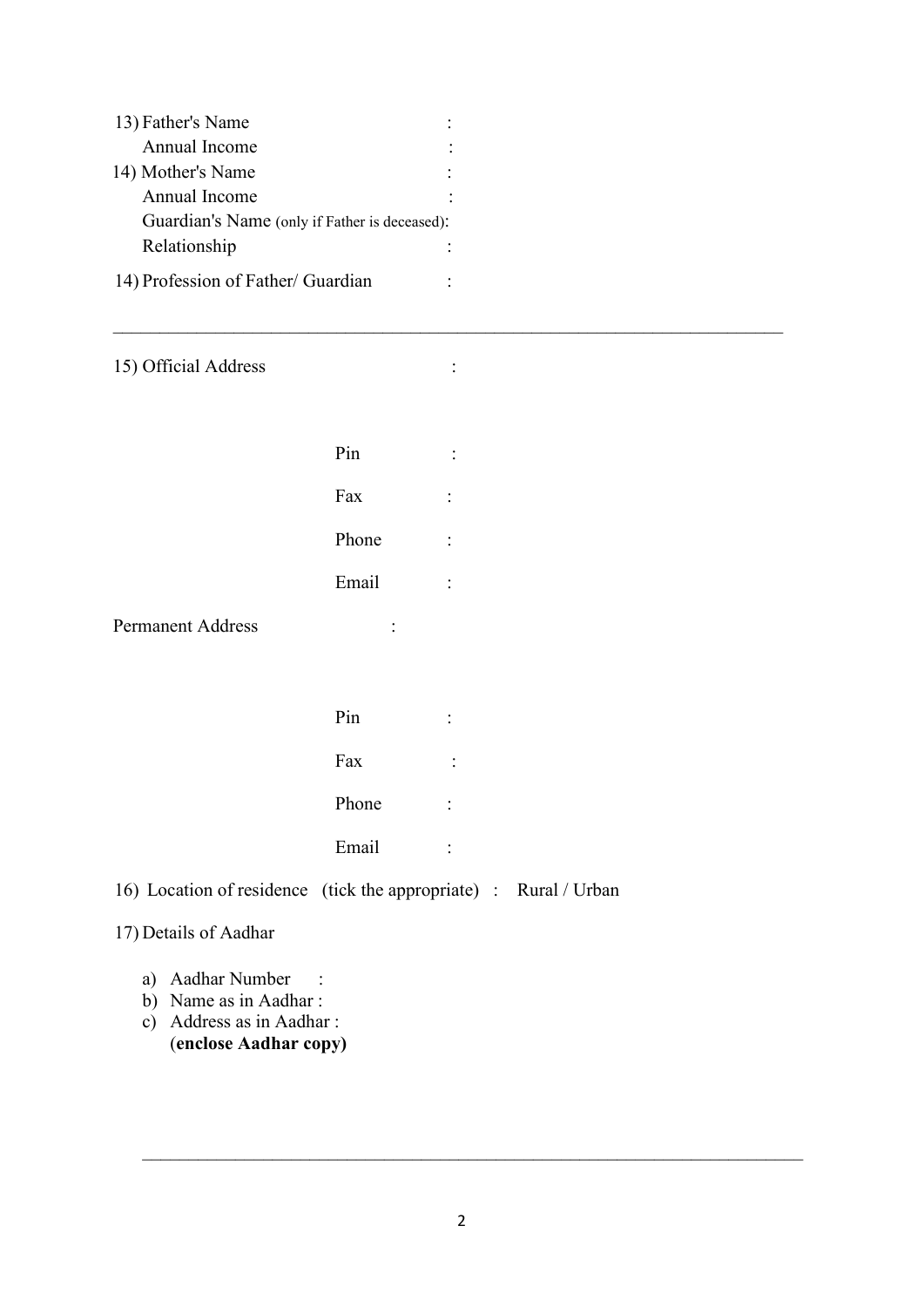|     | 18) Name and Address of<br>local Guardian (if any) |       |  |
|-----|----------------------------------------------------|-------|--|
|     |                                                    | Pin   |  |
|     |                                                    | Phone |  |
|     |                                                    | Email |  |
|     | 16) Blood Group                                    |       |  |
| 17) | Identification mark                                |       |  |

18) References: (*At least two person holding responsible positions and not related to the Applicant*)

| I           | Name    | $\ddot{\cdot}$ |
|-------------|---------|----------------|
|             | Address | $\ddot{\cdot}$ |
|             | Phone   | $\ddot{\cdot}$ |
|             | Email   | $\ddot{\cdot}$ |
|             | Fax     | $\ddot{\cdot}$ |
| $\text{II}$ | Name    | $\ddot{\cdot}$ |
|             | Address | $\ddot{\cdot}$ |
|             | Phone   | $\ddot{\cdot}$ |
|             | Email   | $\ddot{\cdot}$ |
|             | Fax     |                |
|             |         |                |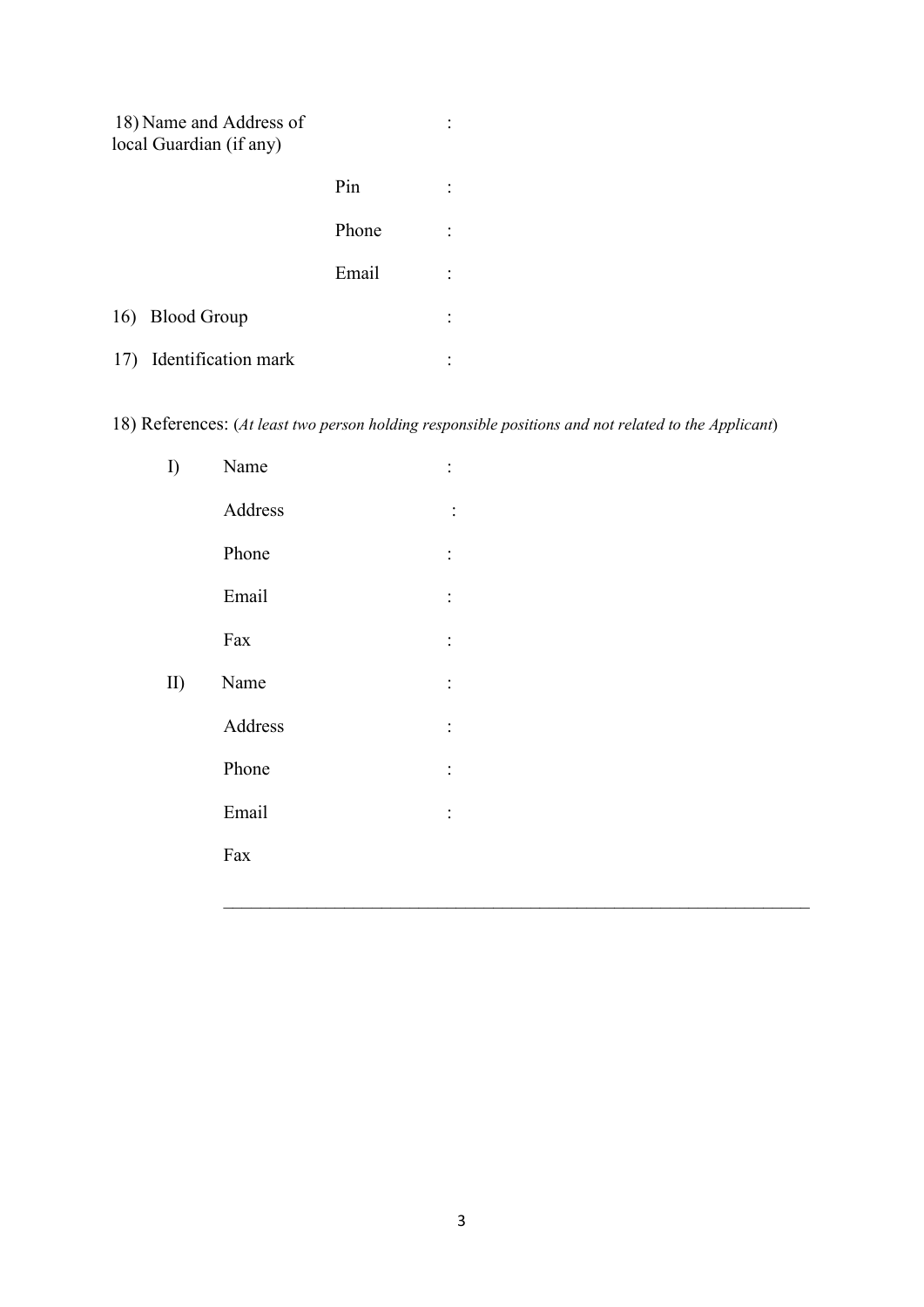**A. Details of academic qualifications :** (*Please attach attested copies (gazetted officer/ Principal/ HOD) of statement of marks in support of the above details. Self attestation is not acceptable*)

| <b>Degrees</b>                        | <b>Specialty</b> | Year of<br><b>Joining</b> | <b>Year of</b><br>Passing | <b>Institution</b><br><b>Studied</b> | University | Percentage<br><b>Marks</b><br><b>Obtained</b> |
|---------------------------------------|------------------|---------------------------|---------------------------|--------------------------------------|------------|-----------------------------------------------|
| Graduate                              |                  |                           |                           |                                      |            |                                               |
| Postgraduate                          |                  |                           |                           |                                      |            |                                               |
| Any other Additional<br>Qualification |                  |                           |                           |                                      |            |                                               |

## **B. To be filled by applicants currently employed by institutes other than those affiliated to Yenepoya (Deemed to be University)**

- a. Name of the Institute:
- d. Address of the Institute:

:

e. Category of the Insititute: (tick the appropriate)

 Medical College/ Dental College/ Nursing College /Physiotherapy /Pharmacy/ Basic Sciences/ Allied Health Professions/ Ayurved College/ Homeopathy College/ Naturopathy / Arts and Social Science / Commerce and Management

- f. Whether institute within India /Out side country (if so name the country)
- g. Whether institute in government organization/ not government organization:
- h. Does the institute where the applicant is Yes/ No working have a post graduate program in the department the applicant proposes to work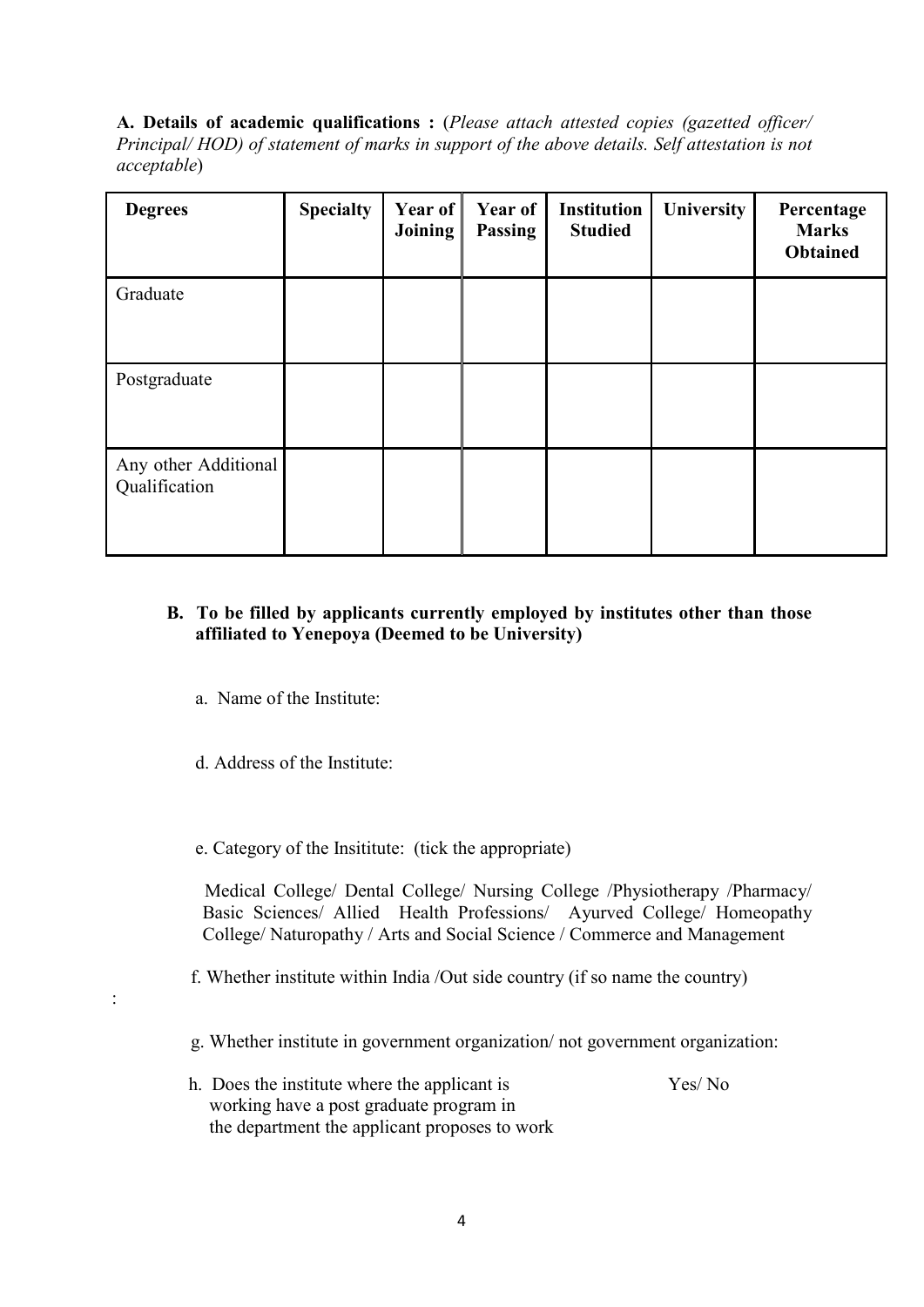### **C) To be filled by applicants who are currently employed by institutes other than those affiliated to Yenepoya (Deemed to be University)**

Date of joining :

Name of the college from Yenepoya (Deemed to be University) :

Name of Institution last studied:

\_\_\_\_\_\_\_\_\_\_\_\_\_\_\_\_\_\_\_\_\_\_\_\_\_\_\_\_\_\_\_\_\_\_\_\_\_\_\_\_\_\_\_\_\_\_\_

# **II. DECLARATION BY THE APPLICANT**

I wish to apply for admission to the PhD Program of Yenepoya (Deemed to be University), Mangalore, as *Alexander (Full time / Part time)* scholar subject (**which the work is proposed**) in

and I declare that to the best of my knowledge and belief, the above particulars are true. I agree that the admission is at the sole discretion of the management.

I further agree, if admitted, to conform to the rules and regulations at present in force or that may thereafter be made for the administration of the college and hostel. I undertake, so long as I am a student of the university, I will not do anything unworthy of a student or anything that will interfere with the orderly working and discipline.

Place :

Date : \_\_\_\_\_\_\_\_\_\_\_\_\_\_\_\_\_\_ Applicant's Signature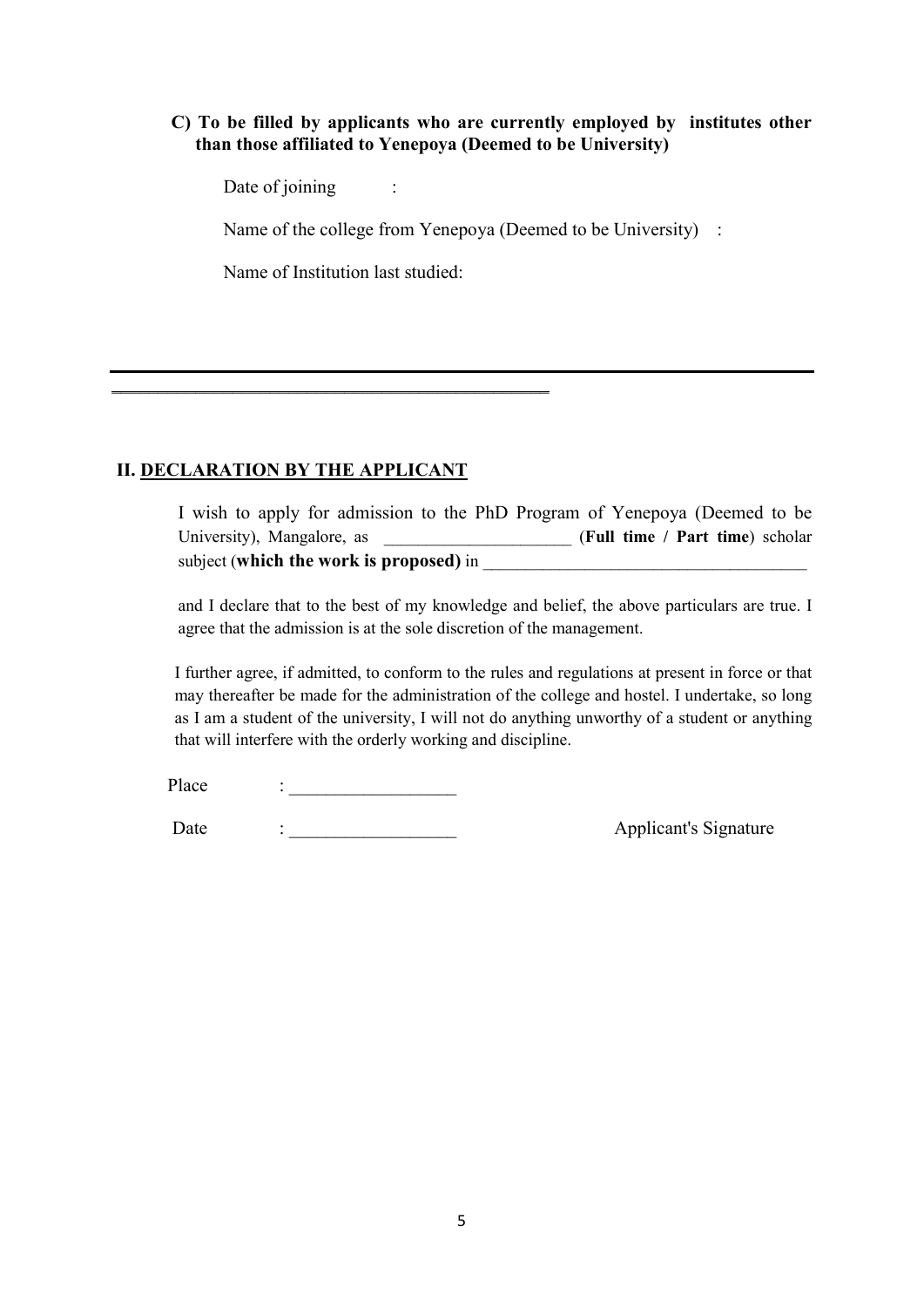#### **(Kindly submit the completed application with all the necessary documents as given in**  the check list and tick  $(\sqrt{})$  against 'ves' in the check list if the document is submitted

### **CHECKLIST OF DOCUMENTS TO BE SUBMITTED**

Applicant + Registration fee Rs. 3500/-(Non- Refundable) DD/ Present Check (DD in favour of Yenepoya deemed to be University, payable at Mangalore) :

| DD Details :                                                            |                        |        |
|-------------------------------------------------------------------------|------------------------|--------|
| 1 recent passport size photo to be pasted $+2$ copies attached          | $\ddot{\cdot}$         | Yes/No |
| Attested copy of Graduate degree certificate and marks cards            | $\ddot{\cdot}$         | Yes/No |
| Attested copy of Postgraduate degree certificate and marks cards        | $\ddot{\phantom{1}}$ : | Yes/No |
| Attested copy of SSLC /PUC marks cards                                  | $\ddot{\cdot}$         | Yes/No |
| Research proposal submitted (in triplicate) in prescribed format        | $\ddot{\cdot}$         | Yes/No |
| One Soft copy (CD labelled) of the Research proposal                    | $\ddot{\cdot}$         | Yes/No |
| No objection certificate from present employer                          | $\ddot{\cdot}$         | Yes/No |
| Domicile certificate/ attested copy of the passport                     |                        | Yes/No |
| For applicants who are employed at the time of submission of applicaton |                        |        |
| Application is forwarded by (signature and seal)                        |                        |        |
| Head of Department                                                      | $\ddot{\cdot}$         | Yes/No |
| Head of Institution                                                     |                        | Yes/No |

### **DETAILS OF THE ACCOUNT FOR NEFT: YU H Fee Hive – Virtual Account**

YENEPOYA UNIVERSITY<br>BANK OF BARODA, FOUNDERS BRANCH<br>BRANCH CODE: V J F O U N BANK OF BARODA, FOUNDERS BRANCH IFSC CODE: B A R B  $0$  V J F O U N - (5<sup>th</sup> Letter is "Zero") MICR CODE. 575012029 LIGHT HOUSE HILL ROAD MANGALURU -3, KARNATAKA Phone Number 0824-2429573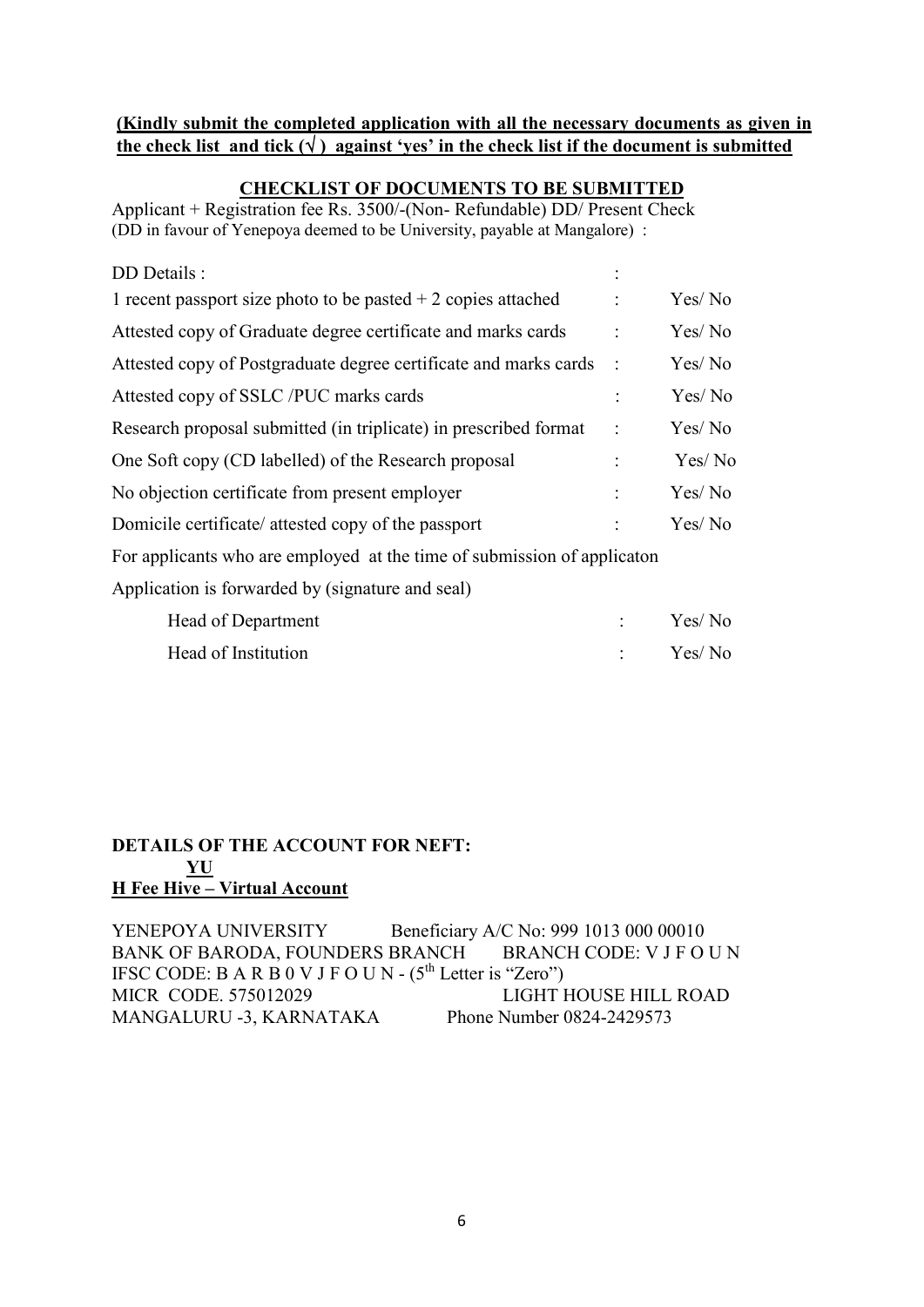### **Entrance Examination**

| Date                                  |                | Tuesday, May 31, 2022                   |  |  |
|---------------------------------------|----------------|-----------------------------------------|--|--|
| Type of Questions                     | $\ddot{\cdot}$ | Questions with multiple choice answers. |  |  |
| Number of questions                   | $\vdots$       | 60                                      |  |  |
| <b>Total Marks</b>                    |                | 60                                      |  |  |
| <b>Research Methodology</b>           |                | 30                                      |  |  |
| Subject specific                      |                | 30                                      |  |  |
| FOR OFFICE USE ONLY                   |                |                                         |  |  |
| Application completed is received on: |                |                                         |  |  |
| Checked by                            |                |                                         |  |  |
| Registration No<br>$\ddot{\cdot}$     |                |                                         |  |  |
| Receipt No                            |                |                                         |  |  |

#### ACKNOWLEDGEMENT SLIP

(*Please bring this slip with you when you are called for interview*)

Received the completed application for admission to the PhD Program, at Yenepoya (Deemed to be University), for the academic year 2022-2023 from Dr./ Mr. / Ms.

\_\_\_\_\_\_\_\_\_\_\_\_\_\_\_\_\_\_\_\_\_\_\_\_\_\_\_\_\_\_\_\_\_\_\_\_\_\_\_\_\_\_\_\_\_\_\_\_\_\_\_\_\_\_\_\_\_\_\_\_\_\_\_\_\_\_\_\_\_\_\_\_\_\_\_

 $\frac{1}{2}$  ,  $\frac{1}{2}$  ,  $\frac{1}{2}$  ,  $\frac{1}{2}$  ,  $\frac{1}{2}$  ,  $\frac{1}{2}$ 

Allotted application no.

 Registrar Yenepoya (Deemed to be University)